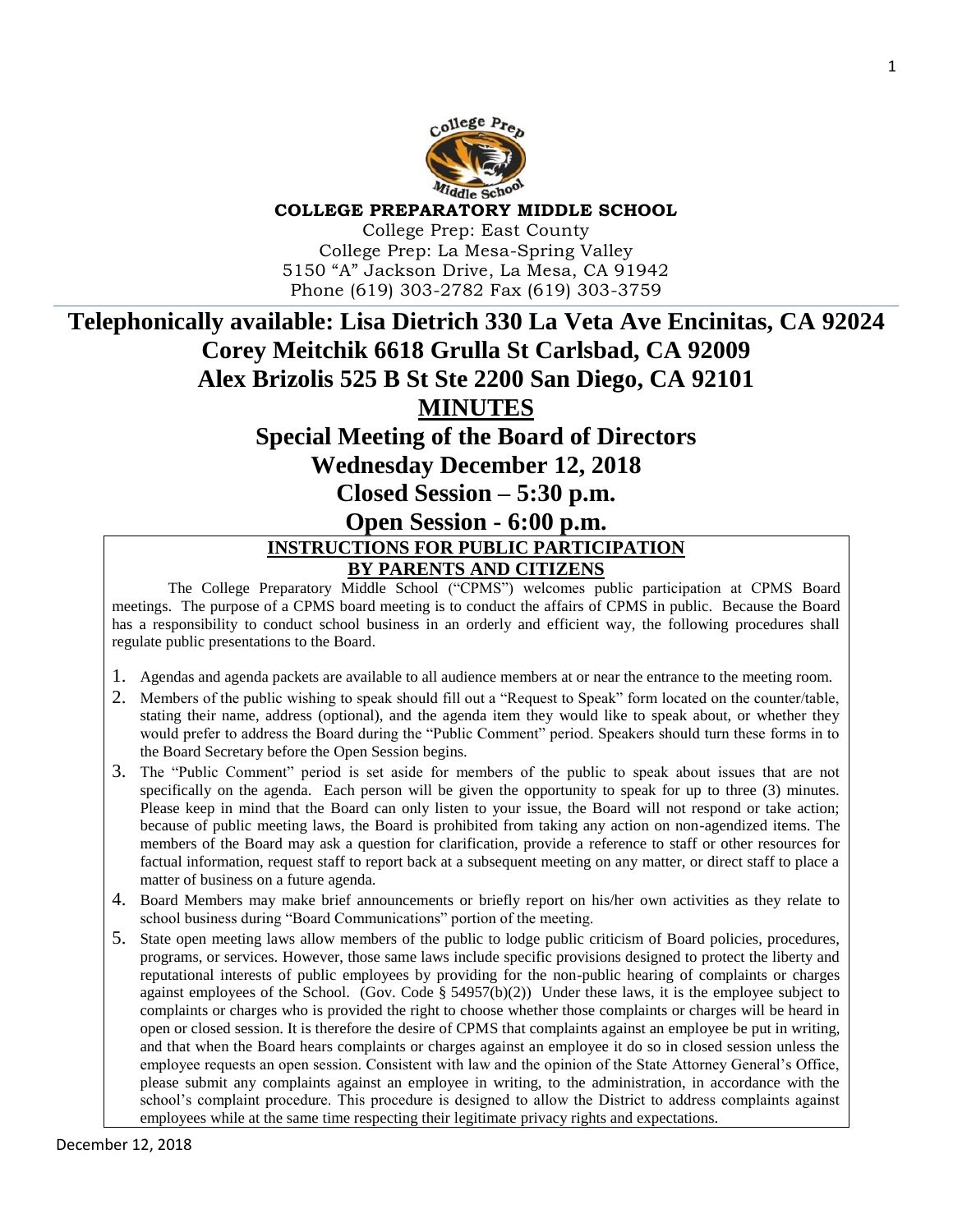In compliance with the Americans with Disabilities Act (ADA) and upon request, College Preparatory Middle School may furnish reasonable auxiliary aids and services to qualified individuals with disabilities. Individuals who require appropriate alternative modification of the agenda in order to participate in Board meetings are invited to contact the School Office at 619.303.2782

## **I. PRELIMINARY**

### **A. Call to Order**

The meeting was called to order by the President Meitchik at 5:40 p.m.

#### **B. Roll Call**

|                      | Present | Absent | Arrived late | Departed early |
|----------------------|---------|--------|--------------|----------------|
| Corey Meitchik       |         |        |              |                |
| Alex Brizolis        |         |        |              |                |
| Lisa Dietrich        |         |        |              |                |
| Kathy Kinsella       |         |        |              |                |
| <b>Garth Hebbler</b> |         |        |              |                |

## **II. CLOSED SESSION (College Prep Staff Lounge)**

#### **III. RECONVENE TO OPEN SESSION (Estimated start time: 6:00 p.m.)**

Depending upon completion of Closed Session items, the Board intends to convene in Open Session at 6:00 p.m. to conduct the remainder of the meeting, reserving the right to return to Closed Session at any time.

#### **A. Pledge of Allegiance**

#### **B. Report on Potential Action from Closed Session**

#### **C. Approval of Previous Board Minutes**

Motion by: Lisa Dietrich Seconded by: Garth Hebbler Vote:

|                       | Yes/Aye | No/Nay | Abstain |
|-----------------------|---------|--------|---------|
| <b>Corey Meitchik</b> |         |        |         |
| Alex Brizolis         |         |        |         |
| Lisa Dietrich         |         |        |         |
| Kathy Kinsella        |         |        |         |
| Garth Hebbler         |         |        |         |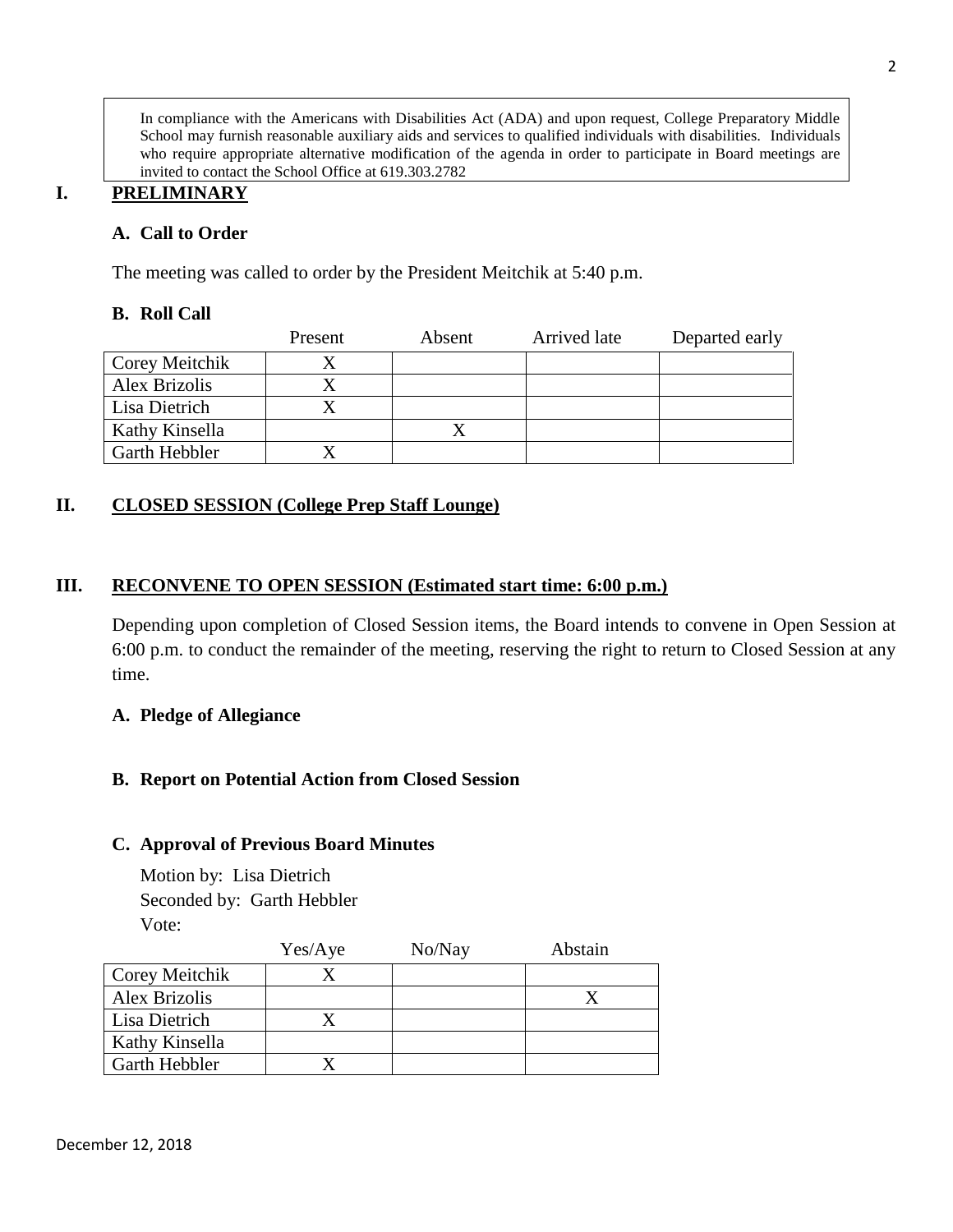### **D. Approval of Board Agenda**

Motion by: Garth Hebbler Seconded by: Lisa Dietrich Vote:

|                      | Yes/Aye | No/Nay | Abstain |
|----------------------|---------|--------|---------|
| Corey Meitchik       |         |        |         |
| <b>Alex Brizolis</b> |         |        |         |
| Lisa Dietrich        |         |        |         |
| Kathy Kinsella       |         |        |         |
| <b>Garth Hebbler</b> |         |        |         |

#### **IV. COMMUNICATIONS**

#### **A. Public Comment Period**

Public comment on items not listed on the Agenda. Maximum time three (3) minutes.

#### **B. Board Communications/Announcements**

Governing Board members make brief announcements or briefly report on his/her own activities as they may relate to school business.

Lisa Dietrich, Corey Meitchik & Kathy Kinsella attended the Procopio Board Governance Training

#### **C. Staff Reports**

1. Director's Report: Director provided announcements and general report

#### **V. INFORMATIONAL/ACTION ITEMS**

- **1. GENERAL FUNCTIONS- No items at this time**
- **2. PUPIL SERVICES- No items at this time**
- **3. PERSONNEL SERVICES- No items at this time**

#### **4. FINANCIAL AND BUSINESS:**

Budget Update Presentation (CPMS-LMSV and CPMS-East County) Jim Weber, Charter Impact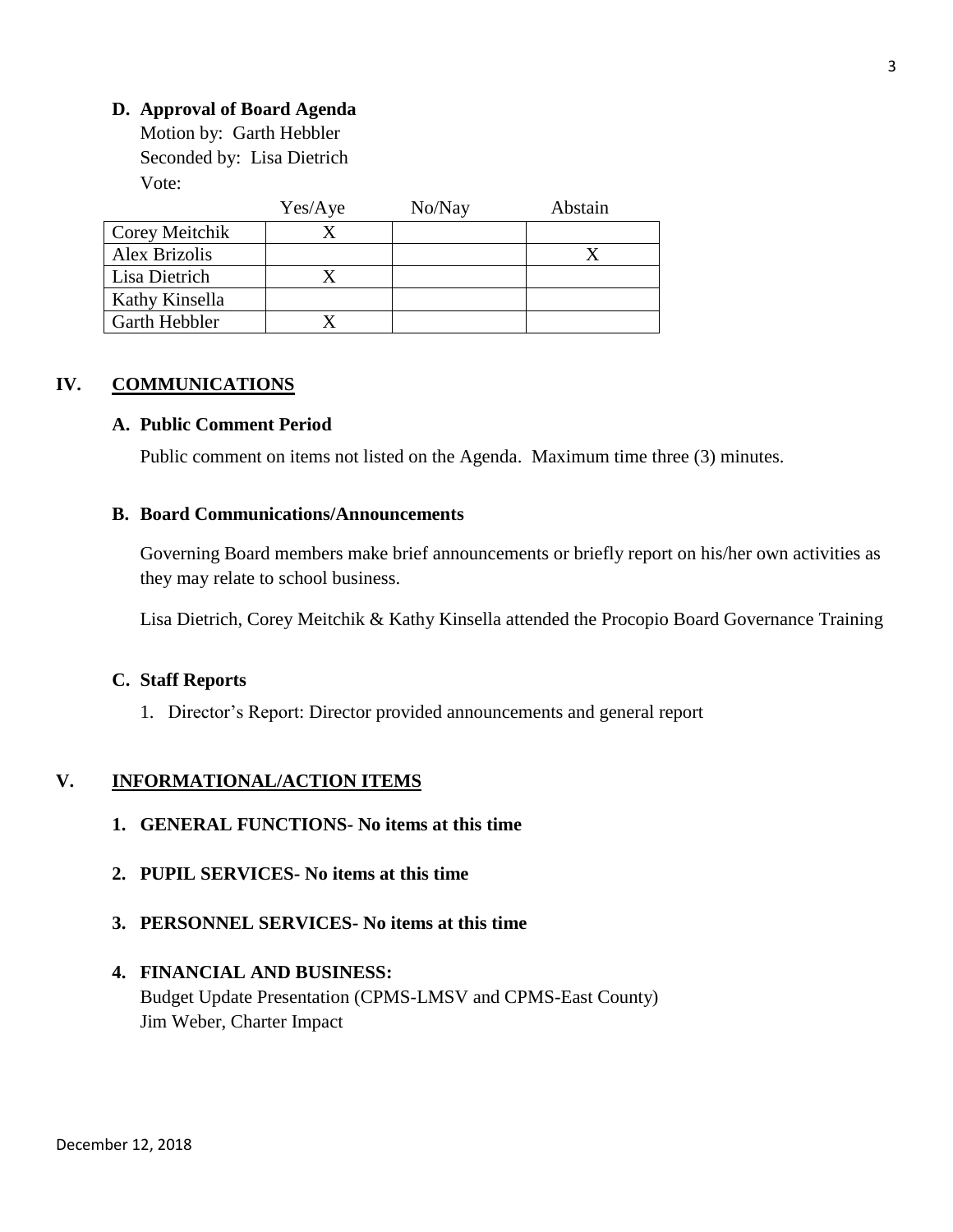#### **(a) Approval of Updated Budget for CPMS-LMSV**

Motion by: Garth Hebbler Seconded by: Corey Meitchik Vote:

|                      | Yes/Aye | No/Nay | Abstain |
|----------------------|---------|--------|---------|
| Corey Meitchik       |         |        |         |
| <b>Alex Brizolis</b> |         |        |         |
| Lisa Dietrich        |         |        |         |
| Kathy Kinsella       |         |        |         |
| <b>Garth Hebbler</b> |         |        |         |

## **(b) Approval of First Interim Report (2018-2019) CPMS-LMSV**

Motion by: Lisa Dietrich

Seconded by: Garth Hebbler

Vote:

|                      | Yes/Aye | No/Nay | Abstain |
|----------------------|---------|--------|---------|
| Corey Meitchik       |         |        |         |
| <b>Alex Brizolis</b> |         |        |         |
| Lisa Dietrich        |         |        |         |
| Kathy Kinsella       |         |        |         |
| Garth Hebbler        |         |        |         |

## **(c) Approval of Updated Budget for CPMS-East County**

Motion by: Garth Hebbler Seconded by: Lisa Dietrich

Vote:

|                      | Yes/Aye | No/Nay | Abstain |
|----------------------|---------|--------|---------|
| Corey Meitchik       |         |        |         |
| Alex Brizolis        |         |        |         |
| Lisa Dietrich        |         |        |         |
| Kathy Kinsella       |         |        |         |
| <b>Garth Hebbler</b> |         |        |         |

# **(d) Approval of First Interim Report (2018-2019) CPMS-East County**

Motion by: Corey Meitchik

Seconded by: Garth Hebbler

Vote:

|                | Yes/Aye | No/Nay | Abstain |
|----------------|---------|--------|---------|
| Corey Meitchik |         |        |         |
| Alex Brizolis  |         |        |         |
| Lisa Dietrich  |         |        |         |
| Kathy Kinsella |         |        |         |
| Garth Hebbler  |         |        |         |